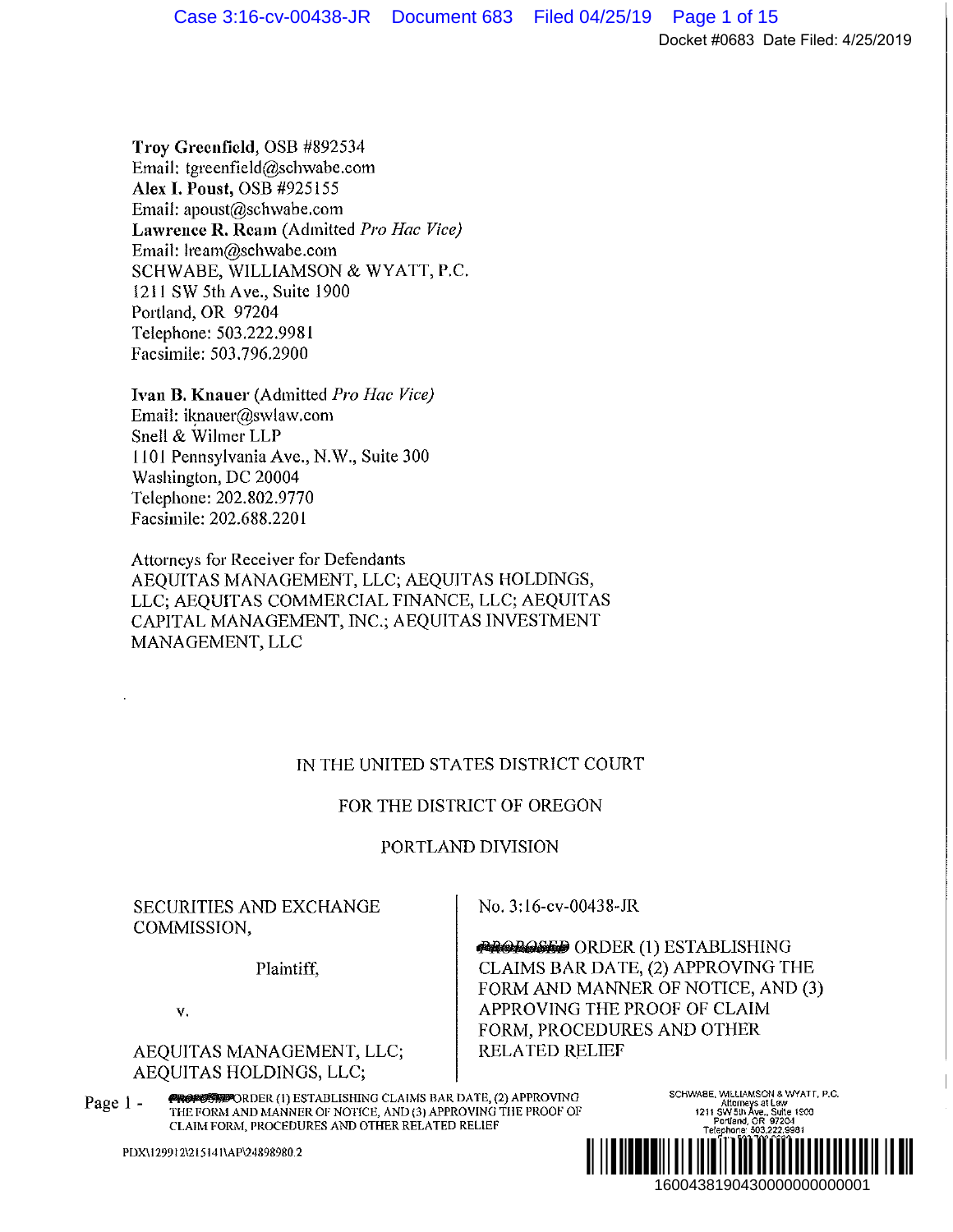AEQUITAS COMMERCIAL FINANCE, LLC; AEQUITAS CAPITAL MANAGEMENT, INC.; AEQUITAS INVESTMENT MANAGEMENT, LLC; ROBERT J. JESENIK; BRIAN A. OLIVER; and N. SCOTT GILLIS,

Defendants.

Upon consideration of the Receiver's Motion for Entry of an Order (l) Establishing the Claims Bar Date, (2) Approving the Form and Manner of Notice, and (3) Approving the Proof of Claim Form, Procedures and Other Related Relief (the "Motion")1, any responses or objections to the Motion, and any reply in support of the Motion, this Court finds that: the relief requested in the Motion is in the best interests of the Receivership Estate,<sup>2</sup> potential Claimants, and all other parties; notice of the Motion was good and sufficient under the particular circumstances and that no other or fu1ther notice need be given; and based upon the record herein and after due deliberation it is hereby **ORDERED THAT:** 

1. The Motion, together with the exhibits, instructions and other attachments thereto is GRANTED and approved in all aspects.

2. Objections Overruled. All objections not withdrawn or resolved by this Order are overrnled in all respects.

3. Retention of Claims Agent. The Receiver's determination to retain Epiq Corporate Restructuring, LLC as his claims agent ("Claims Agent") is approved.

4. Claims Bar Date. This Court hereby establishes 11 :59 p.m. (prevailing Pacific Time) on July 31, 2019 ("Claims Bar Date"), as the deadline for Claimants and Administrative

<sup>1</sup>Dkt #68 I.

<sup>&</sup>lt;sup>2</sup> Capitalized terms not defined herein shall have the meaning ascribed to them in the Motion.

Page 2 - **PROPOSED** ORDER (I) ESTABLISHING CLAIMS BAR DATE, (2) APPROVING **THE FORM AND MANNER OF NOTICE, AND (3) APPROVING TIIE PROOF OF CLAIM FQR;\.f, PROCEDURES AND OTHER RELATED RELIEF**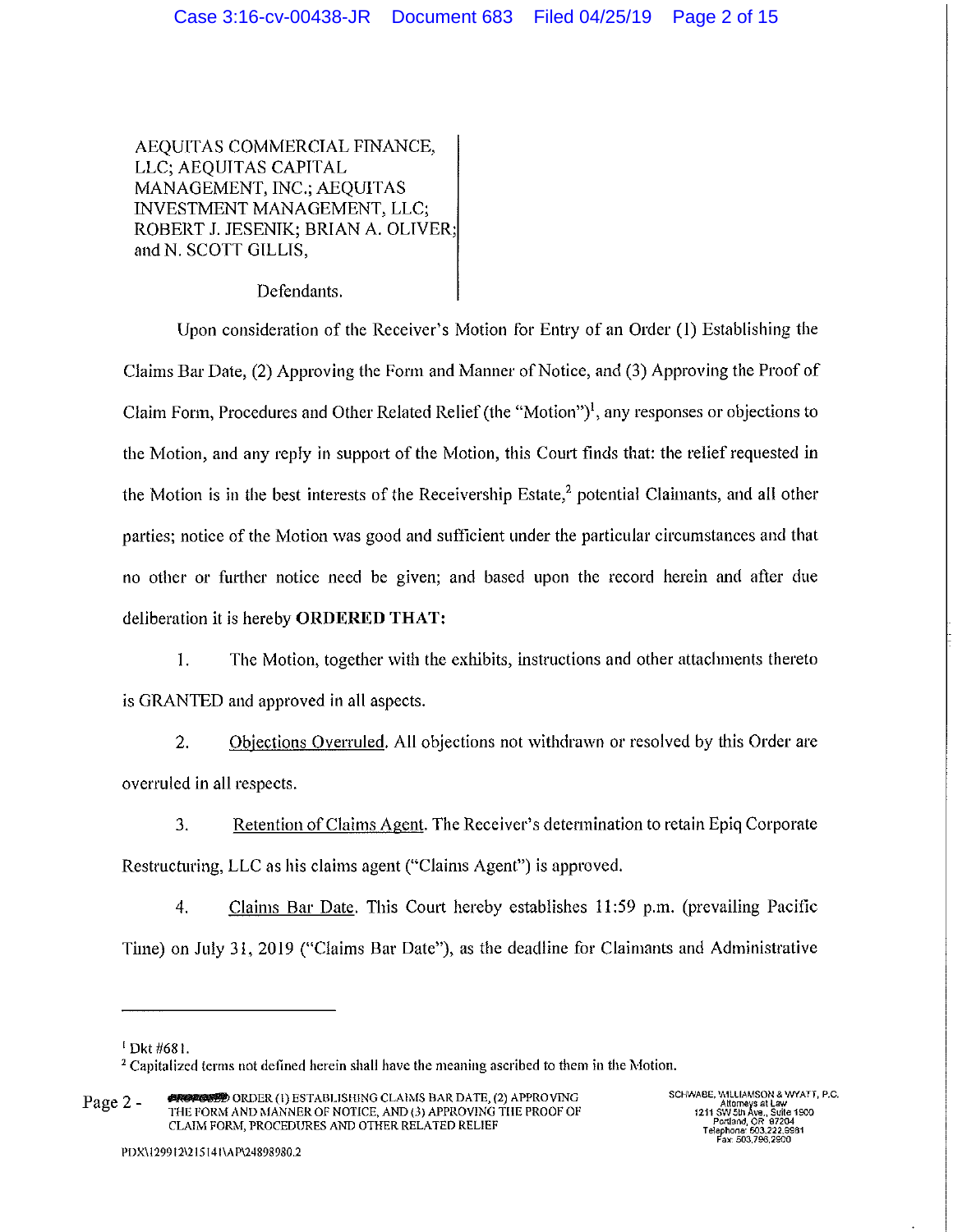#### Case 3:16-cv-00438-JR Document 683 Filed 04/25/19 Page 3 of 15

Claimants to submit a completed and signed Proof of Claim Form under penalty of petjury, together with supporting documentation against one or more of the Aequitas Entities.

5. Claims Procedures. The Claims Procedures, including the Notice of Claims Bar Date and Procedures for Submitting a Proof of Claim (the "Notice of Claims Bar Date"), Proof of Claim Form, Notice of Receiver's Initial Determination, Notice of Claims Bar Date for Publication and Notice of Deficiency (and associated attachments) are approved substantially in the form attached to the Motion.

6. Eligibilitv to Submit a Proof of Claim. Except as to Investors, Former Aequitas Employees, Pre-Receivership Creditors, or Administrative Claimants who receive and agree with the contents of the Notice of Receiver's Initial Determination of their Allowed Claim, all other Claimants and Administrative Claimants asserting or who believe they are entitled to assert a Claim or assert a right to distribution from the Receivership Estate, regardless of whether the Claim is held with or through any individual or entity or based on a primary, secondary, direct, indirect, secured, unsecured, unliquidated or contingent liability **MUST** timely and properly submit a Proof of Claim.

7. Professional Claims and Intercompany Receivership Claims. Holders of Professional Claims will not be required to submit a Proof of Claim. The Receiver will continue to satisfy Professional Claims in the ordinary course of the Receivership and in accordance with prior or future Court orders, as appropriate to the claim or pursuant to a Court approved distribution plan. Intercompany Receivership Claims among and between the Aequitas Entities are preserved without the requirement of the filing of a Proof of Claim by the Receiver at this time. Any such Intercompany Receivership Claims as appropriate will be subject to a Court approved distribution plan.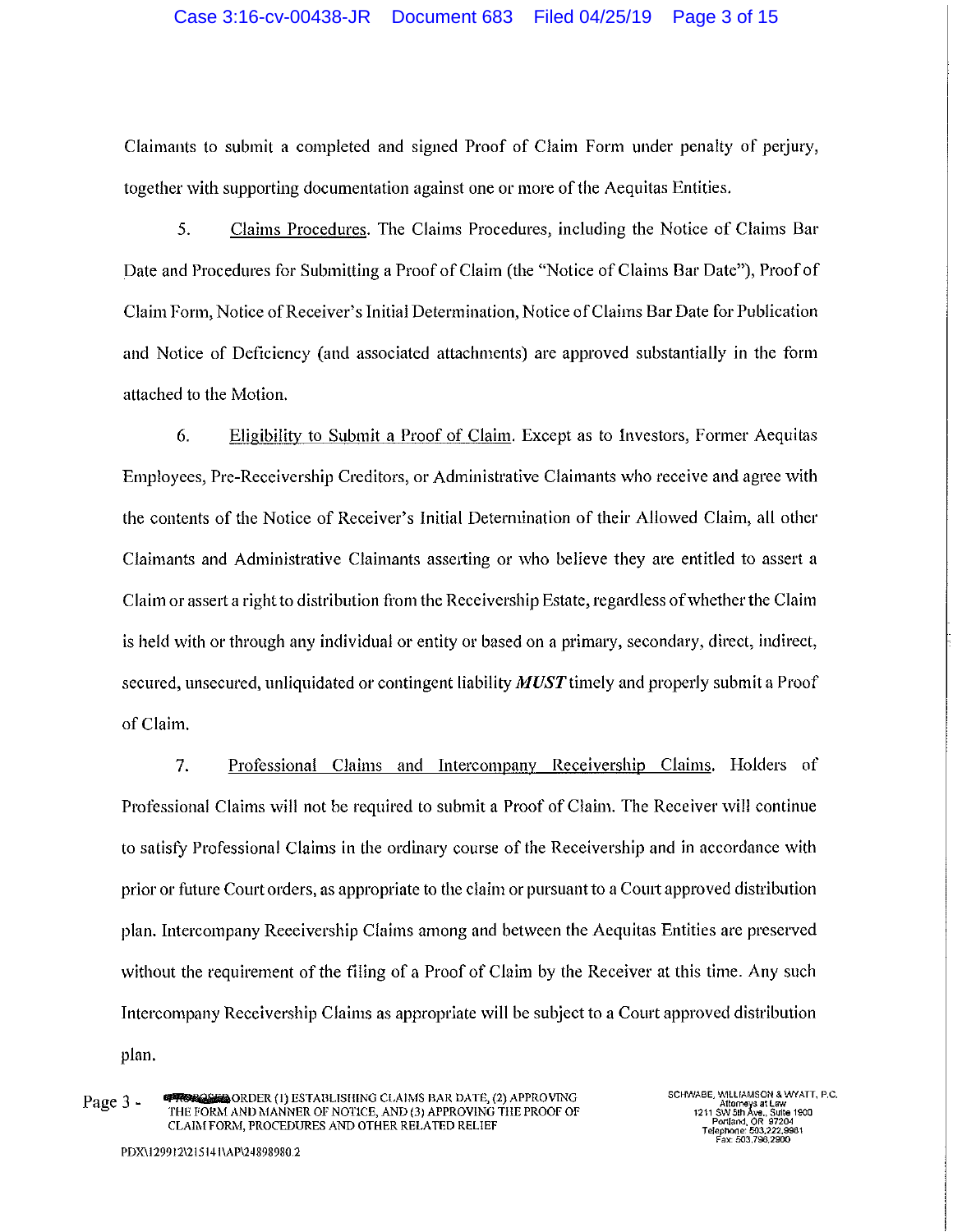- 8. Notice Process. The Receiver shall provide the following notice in satisfaction of the due process interests of Claimants and Administrative Claimants:
	- a. Notice by Mail. The Receiver shall provide notice by mail in the following manner, timing and substance.
		- i. *Timing of Notice*. The Receiver shall provide notice within forty (40) calendar days of entry of this Bar Date Order.
		- ii. *Substance of Notice*. The mailing shall include: a) the Notice of Claims Bar Date (substantially in the form of Exhibit 1), b) the Proof of Claim Form (substantially in the form of the Exhibit 2), and c) at the Receiver's sole and absolute discretion, the Notice of Receiver's Initial Determination (together with the instructions and other attachments substantially in the form of the Exhibit 3) (collectively, the "Notice").
		- iii. *Means of Serving Notice*. The Receiver shall serve those Claimants and Administrative Claimants entitled to notice under subparagraph 8(b) below: (a) by United States first class mail (for those Claimants and Administrative Claimants with a last known address within the United States); and (b) by any method the Receiver deems reasonable in his sole and absolute discretion (for those Claimants/Administrative Claimants without a last known address or with a last known address outside the United States).
	- b. Individuals and entities to receive Notice by mail. The Receiver shall provide Notice by mail, by the means provided in subparagraph 8(a) above, on the following known Claimants and Administrative Claimants: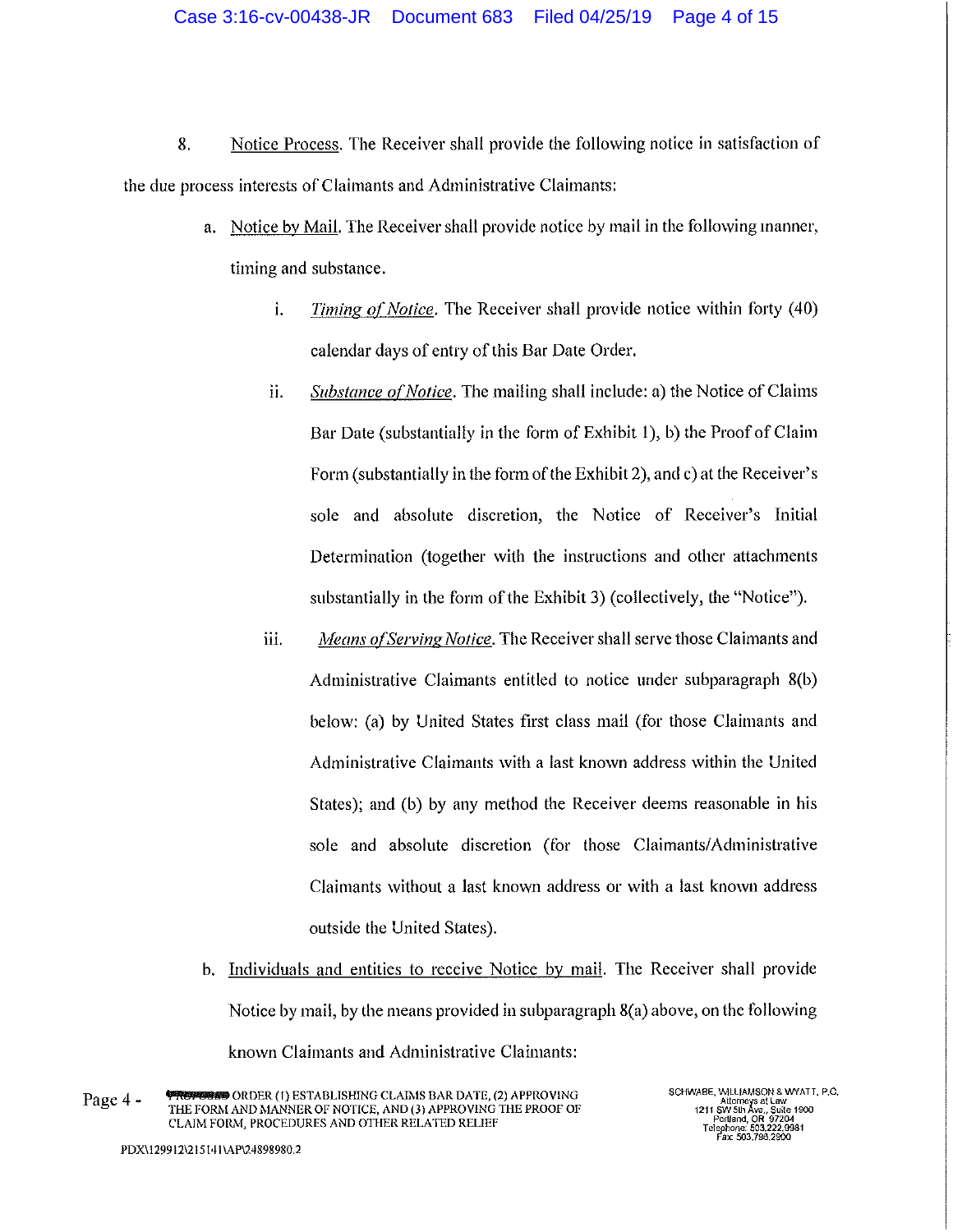- i. All parties that have appeared in the SEC Enforcement Action;
- **ii.** Claimants that the Receiver has determined, upon reasonable review of the Books and Records, have or may assert a Claim against an Aequitas Entity or have asserted claims against the Receivership Estate during the pendency of the SEC Enforcement Action;
- iii. Former Aequitas Employees;
- iv. Investors;
- v. Pre-Receivership Creditors;
- vi. Administrative Claimants;
- vii. Federal, state, local or other governmental entities or authorities who may assert a Claim for taxes arising from or attributable to tax periods ending on or before March 16, 2106, even if the taxes are due and payable subsequent to March 16, 2016;

## viii. Counsel for parties in the following civil actions:

- o *American Student Financial Group. Inc. v. Aequitas Capital 1vfanagemenl. Inc.,* 3:16-cv-01720-PK (D. Or.);
- o *American Student Financial Group, Inc. v. Aequitas Student Funding. LLC,* No. 37-2013-00028562-CU-IP-CTL (San Diego Cty. Sup. Ct.);
- o *Enviso Capital Group, LLC v. Aequitas Holdings LLC,* 37-2016- 00009462-CU-BC-CTL (San Diego Cty. Sup. Ct.);
- $\circ$  *Greenspan v. Fieldstone Financial Management Group, LLC, No.* 3:l 7-cv-00233 (D. Or.);
- o *Gruber v. Education Dynamics LLC,* No. 4: l 6-cv-06059-KA W (N.D. Cal.);
- o *Reves v. Ocean Avenue Financial Services. LLC,* No. BC628619

Page 5 - **#itdi GSE&OROER(l) ESTABLISHING CLAIMS BARDATE,(2) APPROVING**  THE FORM AND MANNER OF NOTICE, AND (3) APPROVING THE PROOF OF **CLAIM FORM, PROCEDURES AND OTHER RELATED RELIEF** 

**SCHWABE, Vvlll1AM\$0N & WfATT, P.C. 1211 s~°!Jtxee~:** ~~e **1900 Portland, OR 97204** Telephone: 503,222,9981<br>Fay: 503 798 2900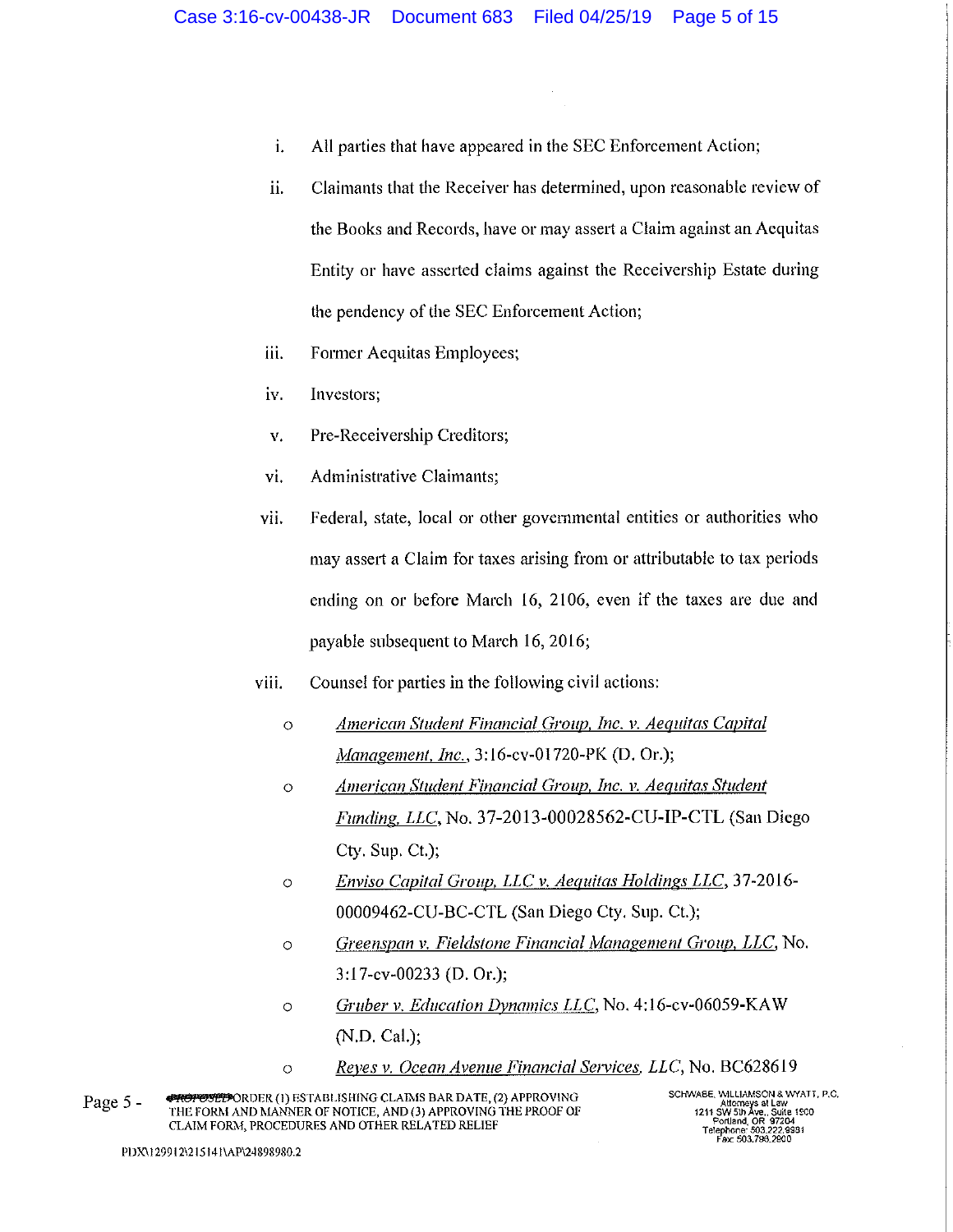(Los Angeles Cty- Central Dist. Sup. Ct.);

- $\circ$ *Western Property Holdings LLC v. Aequitas Capital Management Inc.*, No. 121114490 (Mult. Cty. Cir. Ct.)
- o *Albers v. Deloitte & Touche LLP,* No. 3:16-cv-02239-AC (D. Or.);
- o *Brown v. Price,* No. l 6-2-19544-0 SEA (King Cty. Sup. Ct.);
- o *Brown v. Price,* No. 3: l 7-cv-0089 (D. Or.);
- o *Ciufjitelli et al. v. Deloitte & Touche LLP,* No. 3:16-cv-00580-AC (D. Or.);
- o *Farr v. Private Advisorv Group. LLC,* No. 2:16-cv-01565-RAJ (W.D. Wash.);
- o *Kirkv. v. Deloitte & Touche LLP,* No. l7CV42915 (Mult. Cty. Cir. Ct.);
- o *Pommier v. Deloitte & Touche LLP,* No. 16CV36439 (Mult. Cty. Cir. Ct.);
- <sup>0</sup>*Wurster v. Deloitte & Touche. LLP,* No. l6CV25920 (Mult. Cty. Cir. Ct.);
- <sup>0</sup>*Cavanagh. et al. v. Deloitte & Touche LLP et al.,* No. **l** 8CV09052 (Or. Cir. Ct. filed Mar. 7, 2018);
- o *Ramsdell. et al. v. Deloitte & Touche LLP et al.,* No. l 6CV 40659 (Or. Cir. Ct. filed Dec. 2, 2016);
- o *Layton, et al. v. Deloitte & Touche LLP et al.*, No. 17CV42915 (Or. Cir. Ct. filed Oct. 2, 2017);
- o *Raval Fund LP v. Deloitte & Touche LLP et al.,* No. 18 Civ. 11198 (JGK) (U.S. District Court for the Southern District of New York); and
- o *Tarrant Countv. et al v. 1'vfotolease Financial. LLC,* No. 325- D17185-18 (In the 352<sup>nd</sup> Judicial District, Tarrant Cty, Texas).
- c. Notice by email for returned Notice by mail. Upon return of any service item that

was undeliverable by mail and without a useful forwarding address for re-service,

the Receiver will perform a reasonable search of the Books and Records for a last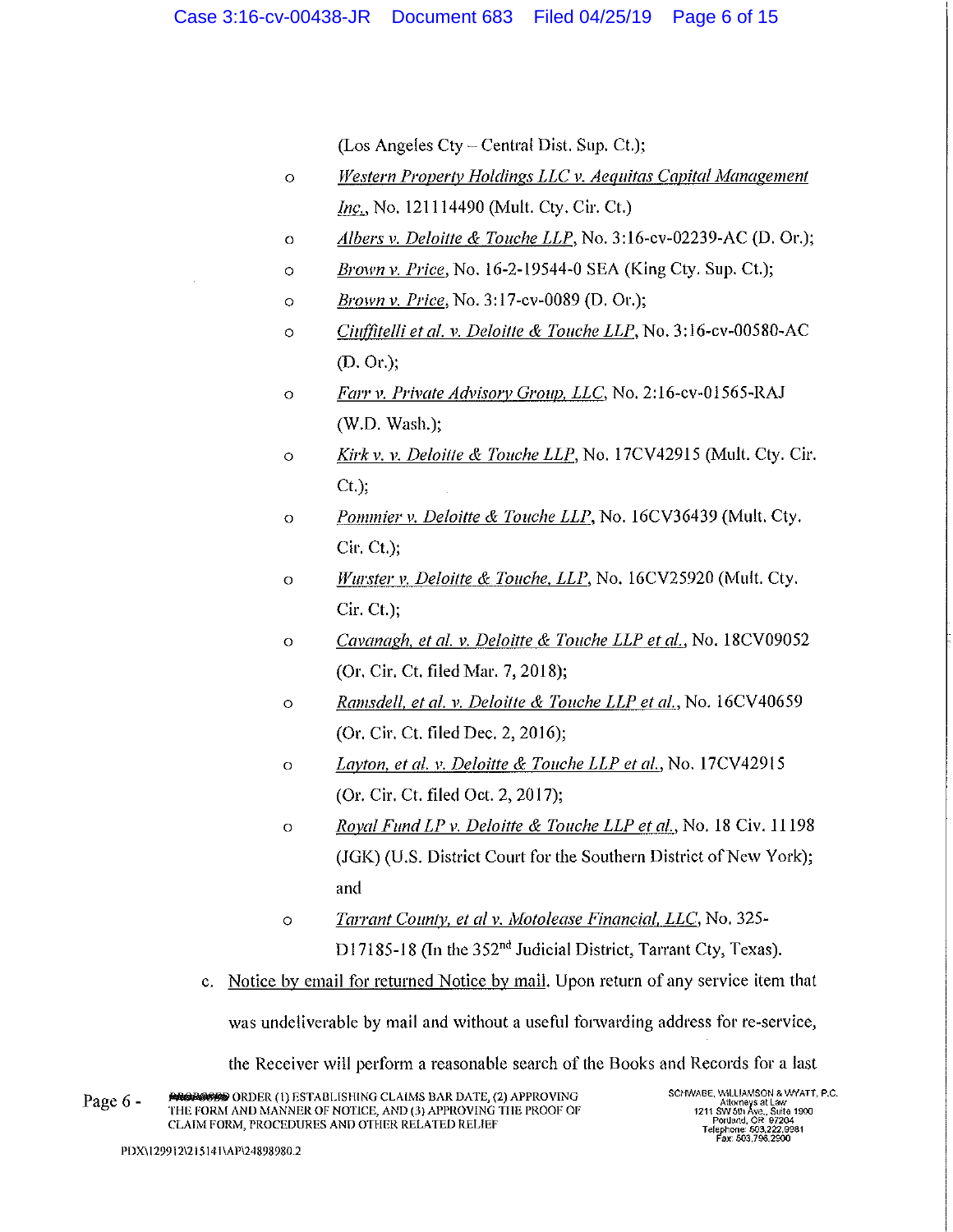known e-mail address and attempt to provide Notice to that Claimant or Administrative Claimant at that last known e-mail address, which shall satisfy the Receiver's notice requirements.

- d. Notice by email to Counsel. Where the Receiver has notice that a Claimant, Investor, Pre-Receivership Creditor, Administrative Claimant, party or other individual or entity, who is entitled to notice, is represented by counsel, copies of the documents sent by the Receiver to that counsel's client(s) will also be sent by email to counsel who have not otherwise already been sent the documents.
- e. Posting the Notice of Claims Bar Date and Proof of Claim Form. Not later than fotty ( 40) calendar days after entry of the Bar Date Order, copies of the Notice of Claims Bar Date and Proof of Claim Form will be available for downloading from (a) the Claims Agent's website (http://www.AeguitasClaims.com), or (b) the Receiver's website (www.kccllc.net/aeguitasreceivership).
- f. Duty to keep the Receiver advised of current contact information. It is the responsibility of Claimants, Administrative Claimants and other interested parties to keep the Receiver apprised with a current email and mailing address in order to receive notices or other communication from the Receiver or the Receivership Estate. A link to the Change of Information Form will be found on the (a) Claims Agent's website (http://www.AeguitasClaims.com) and (b) Aequitas Receiver's website (www.kccllc.net/aequitasreceivership). The completed Change of Information Form must be sent to the Claims Agent by electronic mail, as an attachment in portable document format (.pdf), to Aequitas@epiqglobal.com.

Page 7 • **toffepo**RDER(!) ESTABLISHING CLAIMS BAR DATE, (2) APPROVING THE FORM AND MANNER OF NOTICE, AND (3) APPROVING THE PROOF OF CLAIM FORM, PROCEDURES AND OTHER RELATED RELIEF

SCHVVABE, 'A1lllAMSON & WYATT, P.C. 1211 SW 5lh Áve., Suite 1900<br>Portland, OR 97204 Telephone: 503.222.9981 Fax 503.700.2000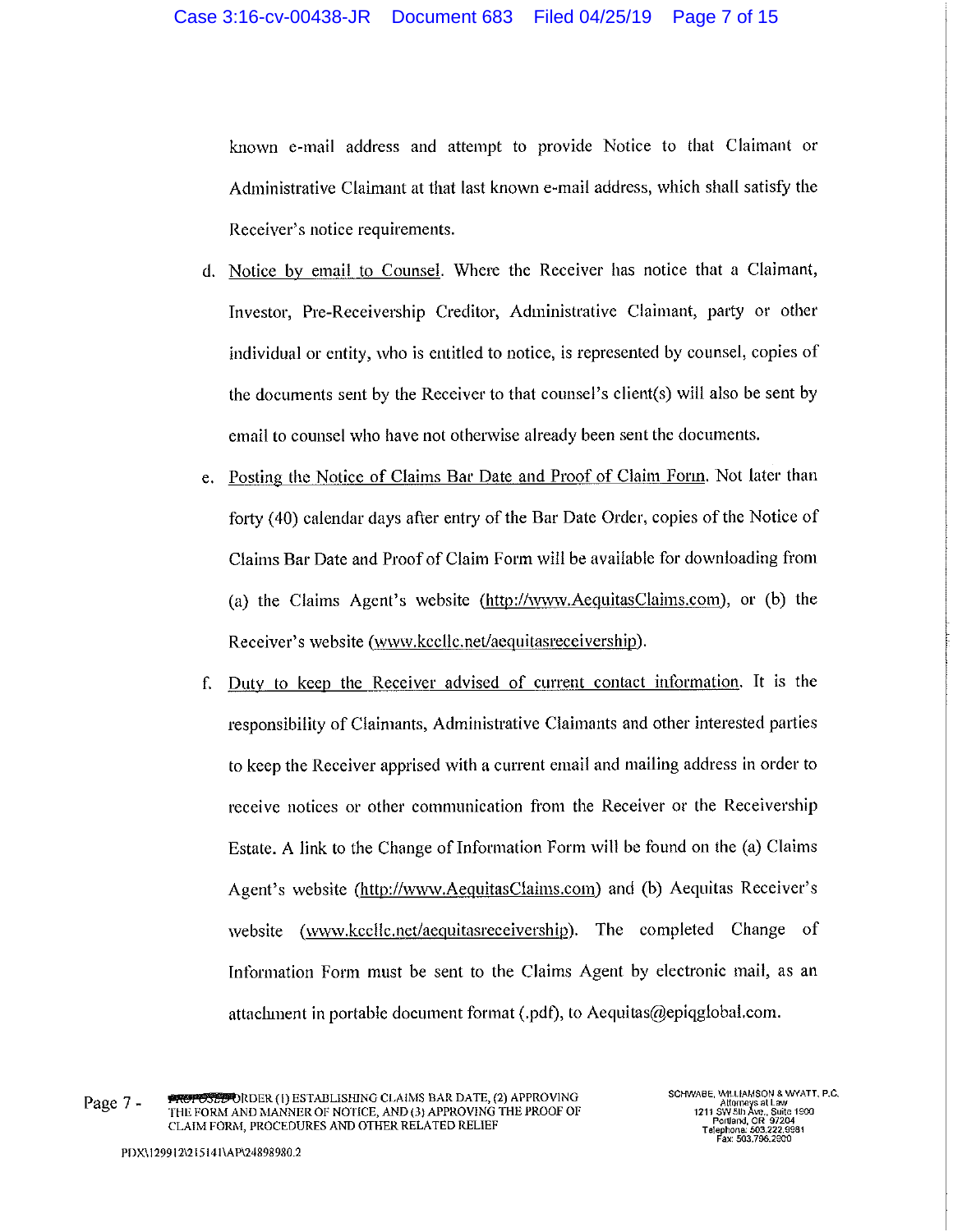- g. Notice by Publication. The Receiver shall provide notice by publication in the following manner:
	- i. *Timing of notice.* The Receiver shall provide notice by publication within forty (40) calendar days of entry of this Bar Date Order.
	- ii. *Substance of notice*. The Notice of Claims Bar Date for Publication shall be substantially in the form of Exhibit 4.
	- iii. *ivfeans ofpub/ishing notice.* The Receiver proposes to publish the Notice of Claims Bar Date for Publication in newspapers of general circulation in (a) Oregon, Washington, California, Florida and Texas, and (b) such other publications, if any, that in the Receiver's sole and absolute discretion are reasonably calculated to provide notice to potential unknown Claimants and Administrative Claimants, on two days that are approximately two weeks apart. The publications and means chosen by the Receiver are reasonably likely to reach potential unknown Claimants and Administrative Claimants.
- h. Notice by Press Release and Posting to the Receiver's website. The Receiver shall issue press releases and post for review on the Receiver's website (http://www.kccllc.net/aequitasreceivership/), this Bar Date Order, the Notice of Claims Bar Date and the Proof of Claim Form, not later than forty (40) calendar days after entry of the Bar Date Order.
- i. Notice Upon Inquiry. Copies of the Notice of Claims Bar Date and the Proof of Claim Form will be available not later than forty (40) calendar days after entry of the Bar Date Order to any Claimant or Administrative Claimant who makes a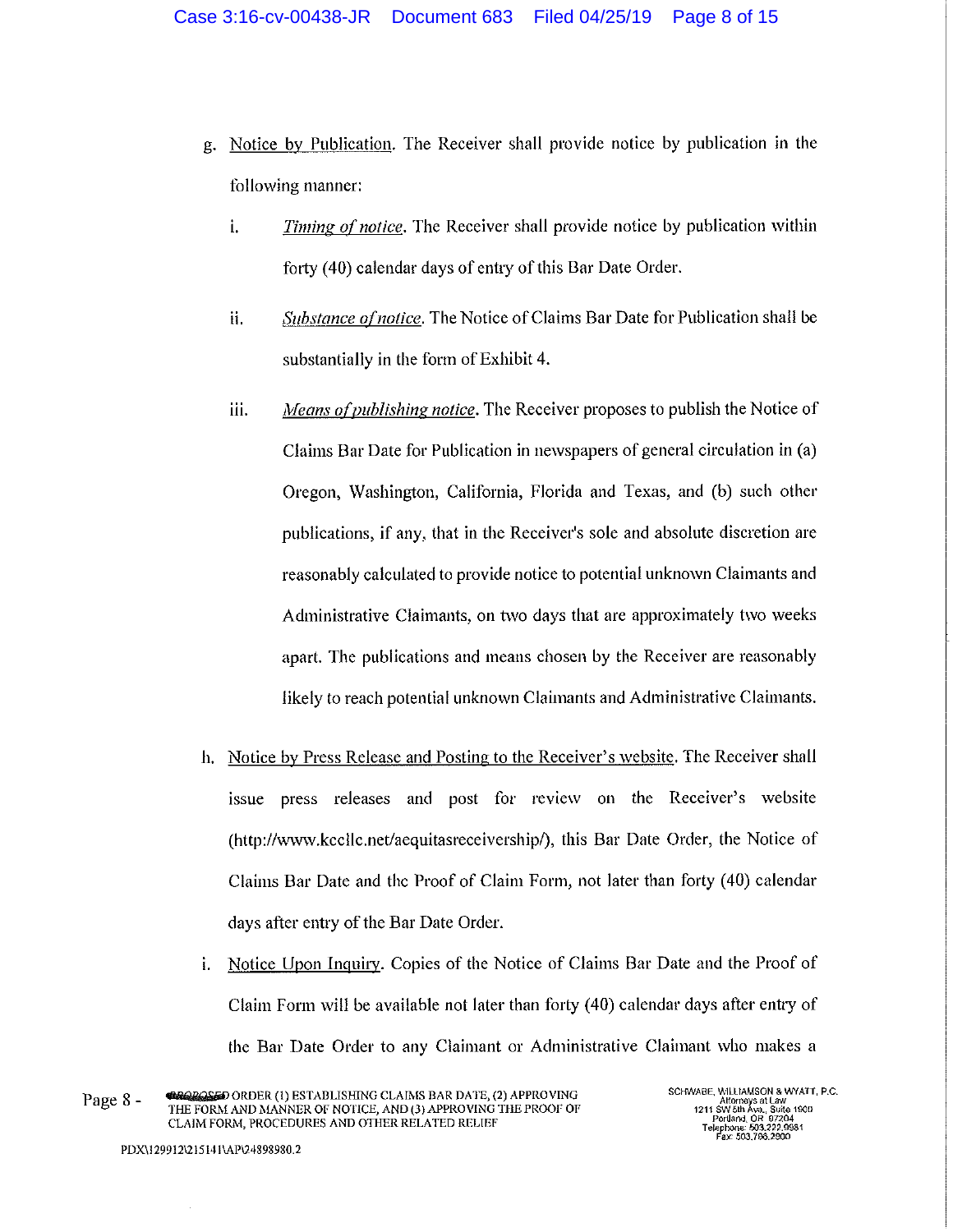written request for such documents to the Claims Agent's e-mail address: Aequitas@epiqglobal.com or to the Claims Agent's mailing address: Aequitas Receivership Claims Processing Center, c/o Epiq Corporate Restructuring, LLC, P.O. Box 4421, Beaverton, OR 97005.

9. Procedure for Submitting a Proof of Claim. Except as otherwise provided by order of this Court or provided herein, each Claimant and Administrative Claimant must properly complete and sign a Proof of Claim under penalty of perjury, which, together with supporting documentation must be timely submitted to the Receiver's Claims Agent by i) electronic mail, as an attachment in portable document format (.pdf), to Aequitas@epiqglobal.com, or ii) by mail addressed to Aequitas Receivership Claims Processing Center, c/o Epiq Corporate Restructuring, LLC, P.O. Box 4421, Beaverton, OR 97076-4421, or iii) by courier service addressed to Aequitas Receivership Claims Processing Center, c/o Epiq Corporate Restructuring, LLC, 10300 SW Allen Blvd., Beaverton, OR 97005, such that if emailed or sent by courier service, it is delivered to the Claims Agent no later than the Claims Bar Date, or if sent by mail is postmarked no later than the Claims Bar Date.

If a Claimant or Administrative Claimant chooses to submit a Proof of Claim by electronic mail, they should retain a copy of the email or other evidence the Proof of Claim was delivered to the Claims Agent no later than the Claims Bar Date. If they choose to submit a Proof of Claim by courier service, they should retain evidence the Proof of Claim was delivered to the Claims Agent no later than the Claims Bar Date. If they choose to submit a Proof of Claim by mail, it is recommended that they submit their Proof of Claim by certified or registered mail and retain evidence that the Proof of Claim was postmarked no later than the Claims Bar Date. Proofs of Claim submitted with a valid email address will receive email confirmation of receipt by the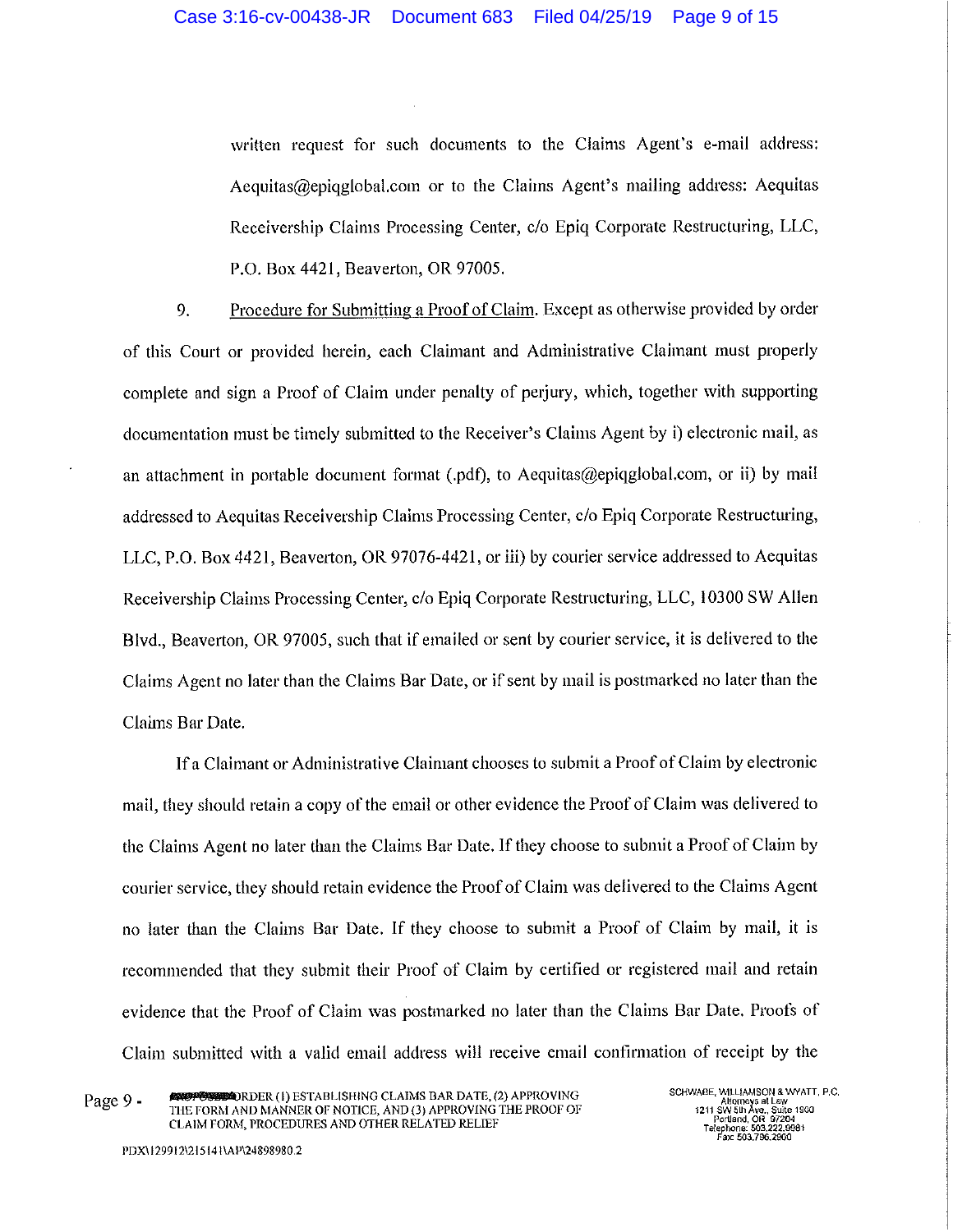Claims Agent of the Proof of Claim.

Proofs of Claim should not be filed with this Coutt, or sent to the Receiver, his legal counsel, his retained professionals, or otherwise delivered to the Receivership Estate. Any Proof of Claim so filed or sent shall not be considered properly submitted and will be disallowed pursuant to this Bar Date Order.

10. Procedures related to the Notice of Receiver's Initial Determination. The Receiver has determined in his sole and absolute discretion that certain **i)** Investors, ii) Fonner Aequitas Employees, iii) Pre-Receivership Creditors and iv) Administrative Claimants are entitled to an Allowed Claim and will receive a Notice of Receiver's Initial Determination, with attachments containing information and amounts, which together constitute the Receiver's initial determination of the Allowed Claim. An Investor, Former Aequitas Employee, Pre-Receivership Creditor, or Administrative Claimant who *AGREES* with the information and amounts in the attachments to the Notice of Receiver's Initial Determination need **NOT** submit a Proof of Claim. An Investor, Former Aequitas Employee, Pre-Receivership Creditor, or Administrative Claimant who *DISAGREES* with the information or amounts in the attachments to the Notice of Receiver's Initial Determination and wants to assert a Claim that is different, *MUST* timely and properly submit a Proof of Claim, including supporting documents in compliance with the Notice of Claims Bar Date and Procedures for Submitting a Proof of Claim. Investors who intend to file a Proof of Claim must also complete and submit the Investor Supplement to Proof of Claim Form, as applicable. A link to the Investor Supplement to Proof of Claim Form can be found on the i) Claims Agent's website (http://www.AequitasClaims.com) and ii) Aequitas Receiver's website *(www.kccllc.net/aequitasreceivership).* 

11. Supporting Documentation for Proof of Claim. Each submitted Proof of Claim shall

Page 10 - **ERGPOSSI**O ORDER (I) ESTABLISHING CLAIMS BAR DATE, (2) APPROVING THE FORM AND MANNER OF NOTICE, AND (3) APPROVING THE PROOF OF **CLAIM FORM, PROCEDURES AND OTHER RELATED RELIEF**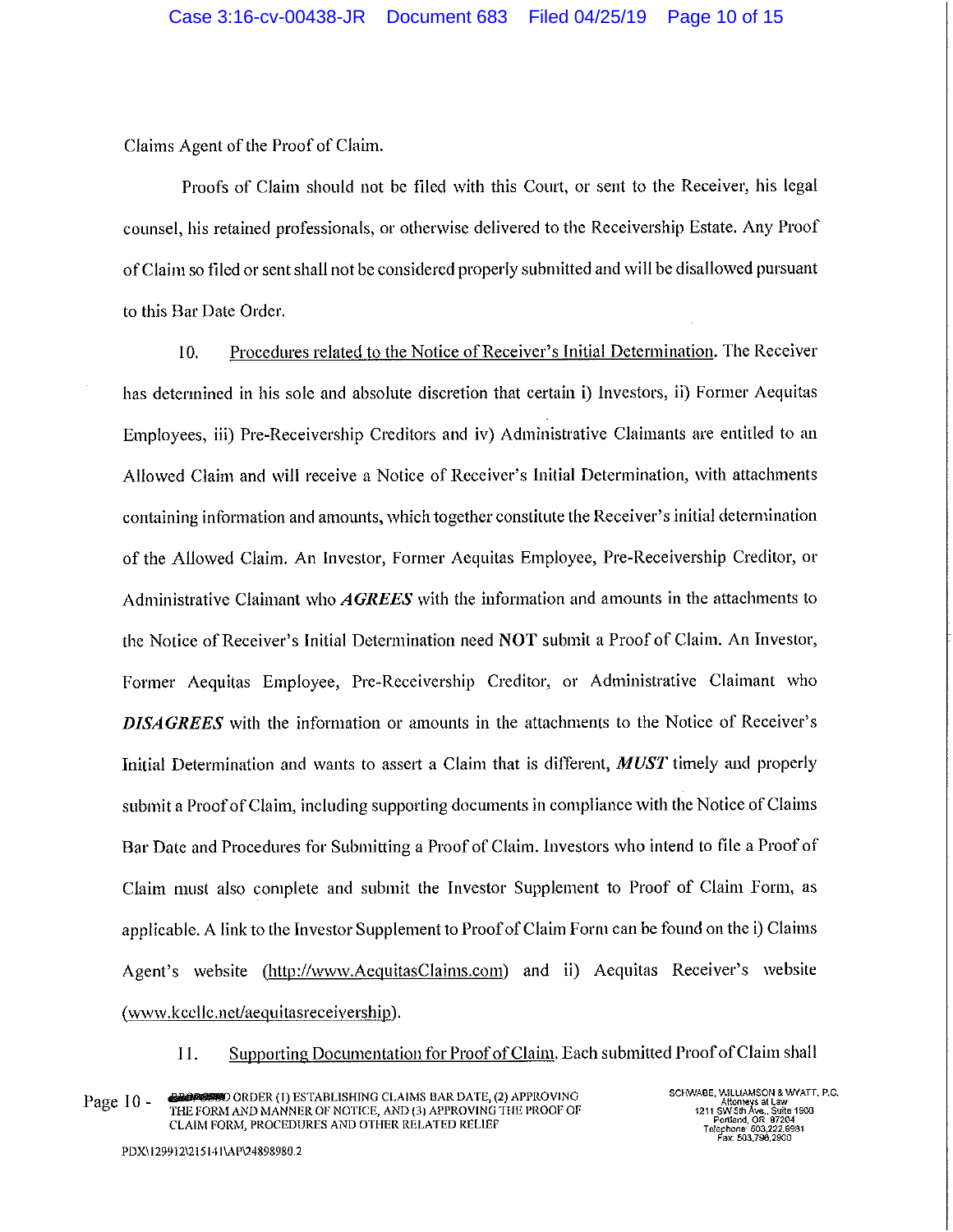include attached copies of all documents available that support such Proof of Claim. Such documentation may include, but is not limited to: copies of personal checks, cashier's checks, wire transfer advices, and other documents evidencing the investment of funds; copies of each signed investment contract; copies of all agreements, promissory notes, purchase orders, invoices, itemized statements of rnnning accounts., contracts, court judgments, mortgages, security agreements, evidence of perfection of lien; and other documents evidencing the amount and basis of the Claim. As applicable, supporting documentation must also include a chronological accounting of any withdrawals made by or payments received from any Aequitas Entity, whether such payments were denominated as the return of principal, interest, commissions, finder's fee, or otherwise, indicating the date and amount of each withdrawal or payment. Investors must include such information starting from at least July I, 2014 through March 16, 2016. Investors who intend to file a Proof of Claim must also complete and submit the Investor Supplement to Proof of Claim Form, as applicable. A link to the Investor Supplement to Proof of Claim Form will be found on the i) Claims Agent's website (http://www.AequitasClaims.com) and ii) Aequitas Receiver's website (www.kccllc.net/aequitasreceivership). If supporting documentation is not available, the Proof of Claim Form must include an attachment explaining why the documentation is unavailable. If supporting documentation is not available, the Claimant shall attach to the Proof of Claim an explanation of why the documentation is unavailable.

12. Supporting Documentation That Should Not Be Submitted. Proofs of Claim should not include the following types of materials unless requested by the Receiver or the Claims Agent: i) marketing brochures and other marketing materials received from an Aequitas Entity, ii) routine or form correspondence received from an Aequitas Entity, iii) copies of pleadings on file in this case or other cases related to the Receivership or the Receivership Estate, and iv) other documents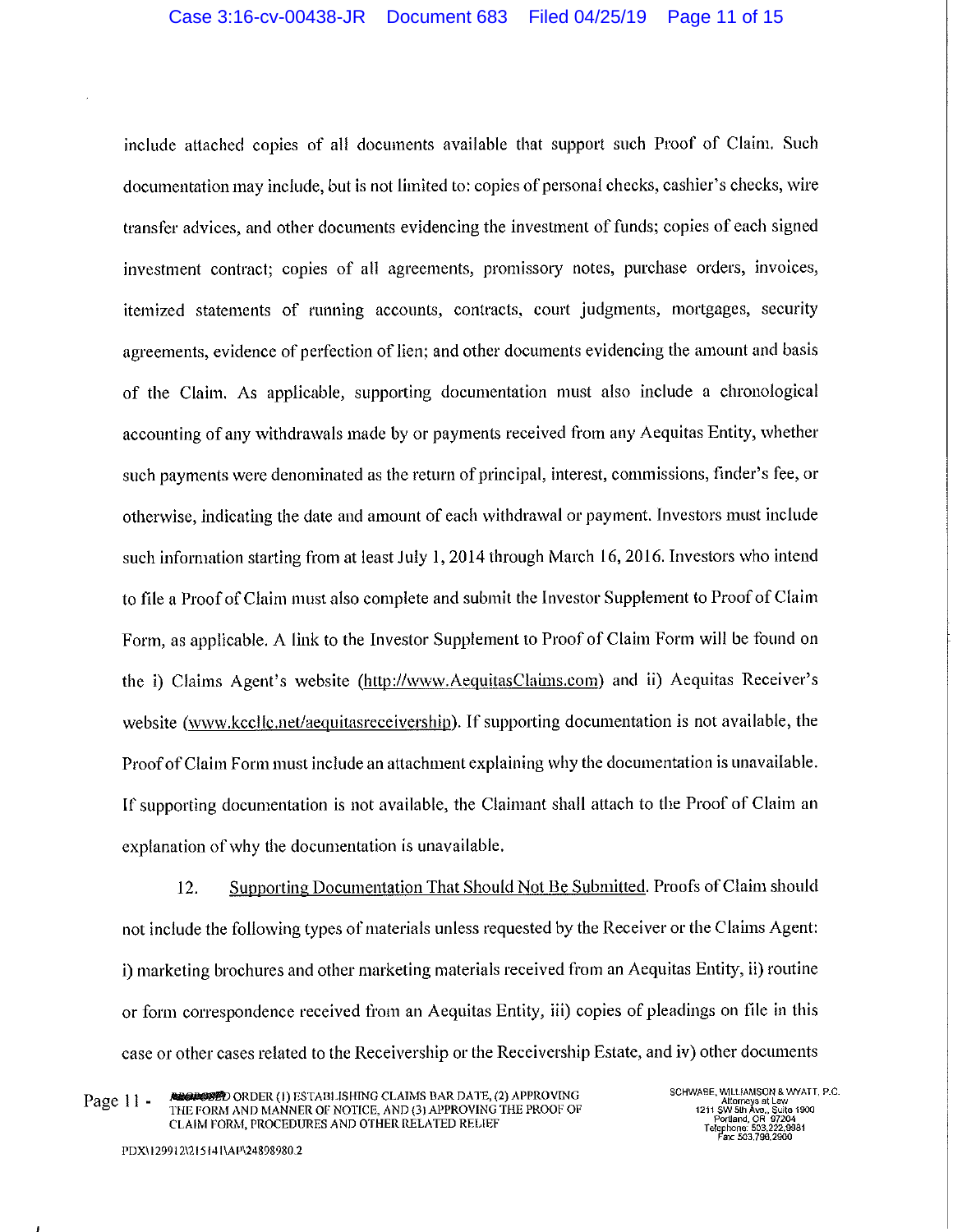## Case 3:16-cv-00438-JR Document 683 Filed 04/25/19 Page 12 of 15

received from the Receivership Estate that do not reflect specific information concerning the existence or amount of a Claim.

13. Proof of Claim Must Identify Aequitas Entity(ies). A Claimant or Administrative Claimant who is required to submit a Proof of Claim and who reasonably believes they hold or may hold a Claim against one or more Aequitas Entity must identify each Aequitas Entity against which the Proof of Claim is asserted. The failure to identify the correct entity(ies) on a Proof of Claim may be grounds for objection to, and disallowance of such Claim.

14. Effect of Failure to Submit Proof of Claim Before the Claims Bar Date. Any Claimant or Administrative Claimant who is required to submit a Proof of Claim, but fails to do so in a timely manner or in the proper form, shall (a) be forever barred, estopped, and enjoined to the fullest extent allowed by applicable law from asserting, in any manner, any Claim against i) any Aequitas Entity, ii) the Receivership Estate or its assets, and (b) shall not receive any distribution from or have standing to object to any distribution plan proposed by the Receiver. Further, the Receiver shall have no further obligation to provide any notices on account of such Claim and the Receivership Estate is discharged from any and all indebtedness or liability with respect to such Claim.

15. Proofs of Claim Processing and Verification, Compromise and Settlement. The Receiver is hereby authorized to employ any procedures he deems necessary, in his sole and absolute discretion to process and reconcile Proofs of Claim and to verify the Claims assetied in the Proofs of Claim. The Receiver shall have the authority to compromise and settle any Administrative Claim, Aequitas Related Claim, Former Aequitas Employee Claim, Investor Claim, or Pre-Receivership Creditor Claim, or resolve any Notice of Deficiency, at any time, as appropriate, without further order of this Court. The Receiver, at his discretion, may file a motion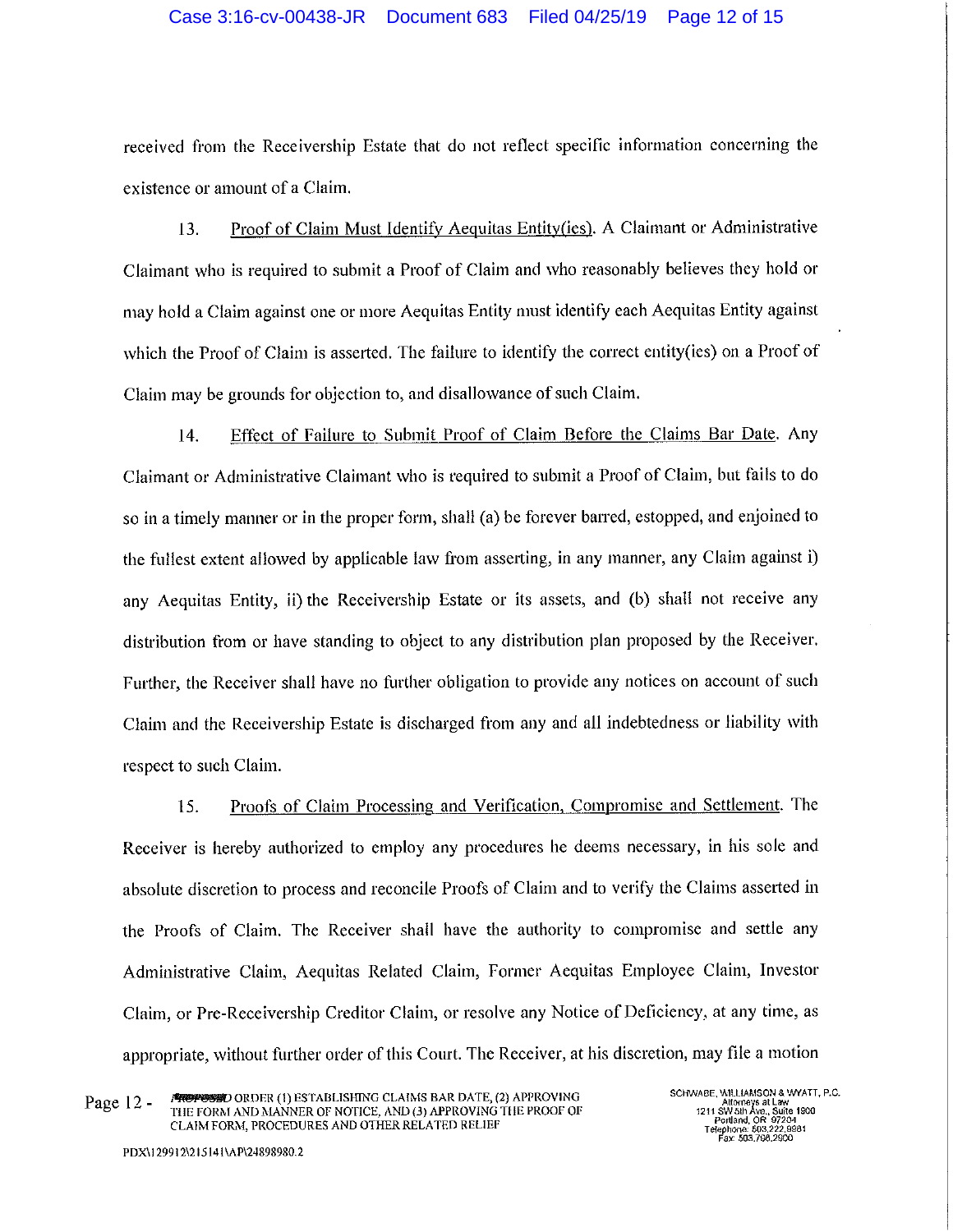#### Case 3:16-cv-00438-JR Document 683 Filed 04/25/19 Page 13 of 15

seeking Court approval of any compromise or settlement of a Claim. All parties to this proceeding are directed to cooperate with the Receiver to the maximum extent possible to achieve swift resolution of disputes concerning claims without the need for a determination by the Court.

16. Request for Additional Information. If at any time after receiving a timely Proof of Claim, the Receiver determines that additional information is needed to assess and process a Claim, the Receiver or his Claims Agent may contact the Claimant or Administrative Claimant ( or counsel, if one is designated) by telephone, mail or email to request such additional information.

17. Notice of Deficiency. Prior to filing an objection with the court seeking to disallow a Claim, the Receiver may in his sole and absolute discretion send to a Claimant or Administrative Claimant (and to counsel, if one is designated), to such address or email address as provided in the Proof of Claim Form, a written Notice of Deficiency (which is approved substantially in the form of Exhibit 5) that specifically identifies the information required to assess and process the Claim. Should the Receiver determine he needs additional information from anyone who was sent a Notice of Receiver's Initial Determination, the Receiver may send a Notice of Deficiency to that recipient. The Notice of Deficiency shall provide that the Claim will be disallowed, without the Receiver having to file an objection to the Claim as otherwise provided in Article 18, if the additional information is not provided to the Receiver within thirty (30) calendar days of the date of the Notice of Deficiency.

18. Receiver's Claim Objection. Claimants and Administrative Claimants are directed to work in good faith with the Receiver to resolve any disputes about a Claim. If the Receiver is unable to resolve disputes about a Claim, the Receiver shall tile a written objection to the Claim with the Court. The objection shall include: i) a detailed statement of the reasons for the Receiver's objection, and ii) copies of any document or other writing upon which the Receiver relies. Unless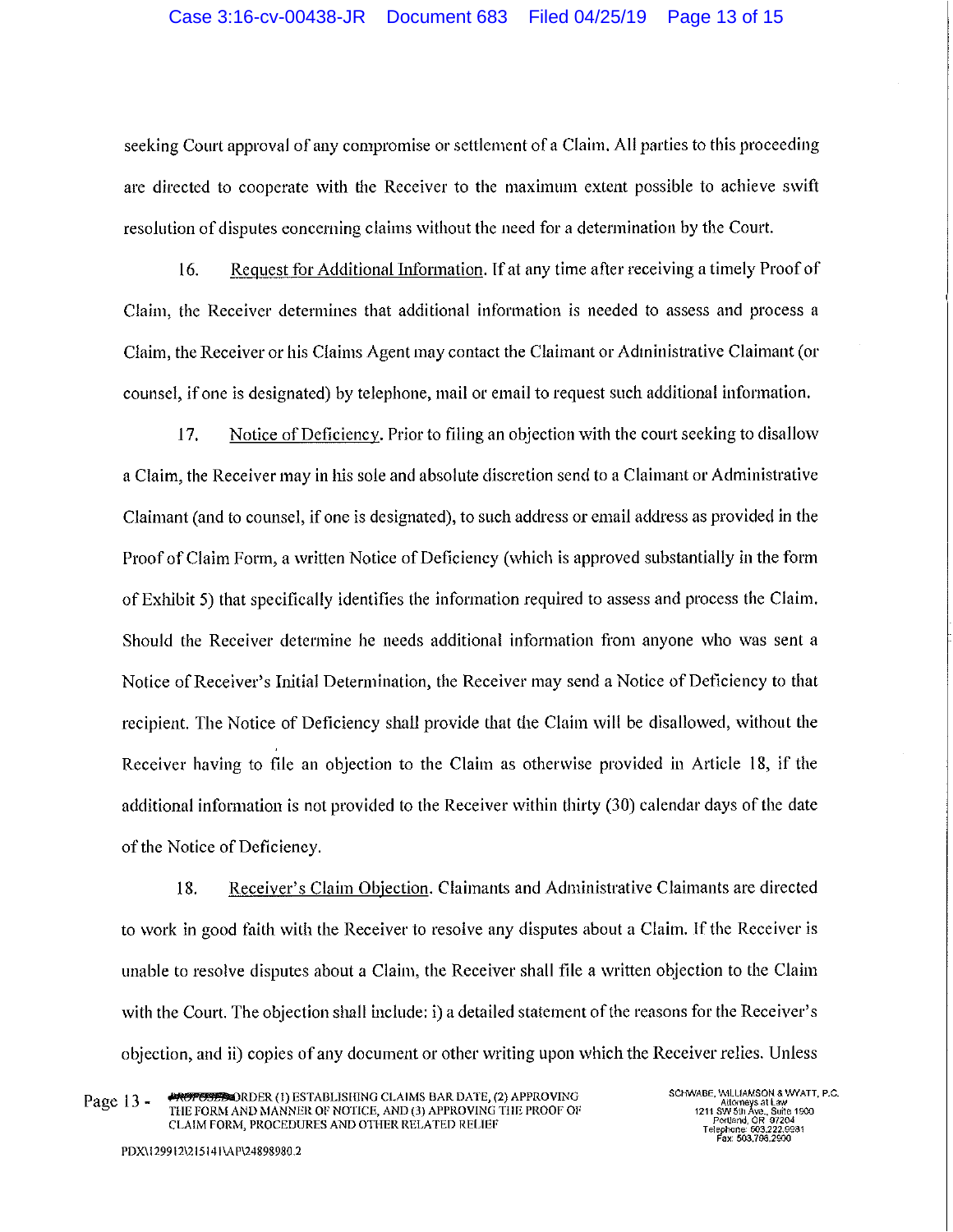### Case 3:16-cv-00438-JR Document 683 Filed 04/25/19 Page 14 of 15

otherwise ordered by this Court, the Claimant or Administrative Claimant's response to the Receiver's claim objection shall be filed with the Court and a copy served on the Receiver and his counsel, within thirty (30) calendar days of the date on which the Receiver filed his written objection to the Claim. The Receiver shall have thirty (30) calendar days to file and serve his reply.

19. Limitation on Discovery and Motion Practice. Prior to the Receiver's filing of an objection to the Claim, no discovery, motion practice, or other claims litigation shall occur unless the Claimant or Administrative Claimant first seeks and obtains leave of Court, upon a showing of good cause and substantial need for such relief.

20. Consent to Jurisdiction. Submission of a Proof of Claim in this case constitutes consent to the jurisdiction of the Court for all purposes and constitutes agreement to be bound by its decisions, including, without limitation, a determination as to the extent, validity and amount of any Claim asserted against the Receivership Estate. The submission of a Proof of Claim shall constitute consent to be bound by the decisions of the Court as to the treatment of the Claim in a Court approved distribution plan.

21. Reservation of Rights. Nothing herein shall prejudice any right of the Receiver to dispute, or assert offsets or defenses as to the extent, validity, priority, or otherwise against amounts asserted in any Proof of Claim or against the initial Allowed Claim of any individual or entity who received a Notice of Receiver's Initial Determination, including but not limited to the manner in which accounts will be aggregated and Claims treated under a Court approved

- $\setminus$
- $\setminus$
- $\setminus$
- $\setminus$

Page 14 - FROM BORD ORDER (I) ESTABLISHING CLAIMS BAR DATE, (2) APPROVING THE FORM AND MANNER OF NOTICE, AND (3) APPROVING THE PROOF OF CLAIM FORM, PROCEDURES AND OTHER RELATED RELIEF

SCHWABE, WILLIAMSON & WYATT, P.C. Attomeys at Law<br>1211 SW Sith Ava., Suite 1900<br>Portland, OR 97204<br>Telephone: 503.222.9981<br>Fax: 503.796.2900